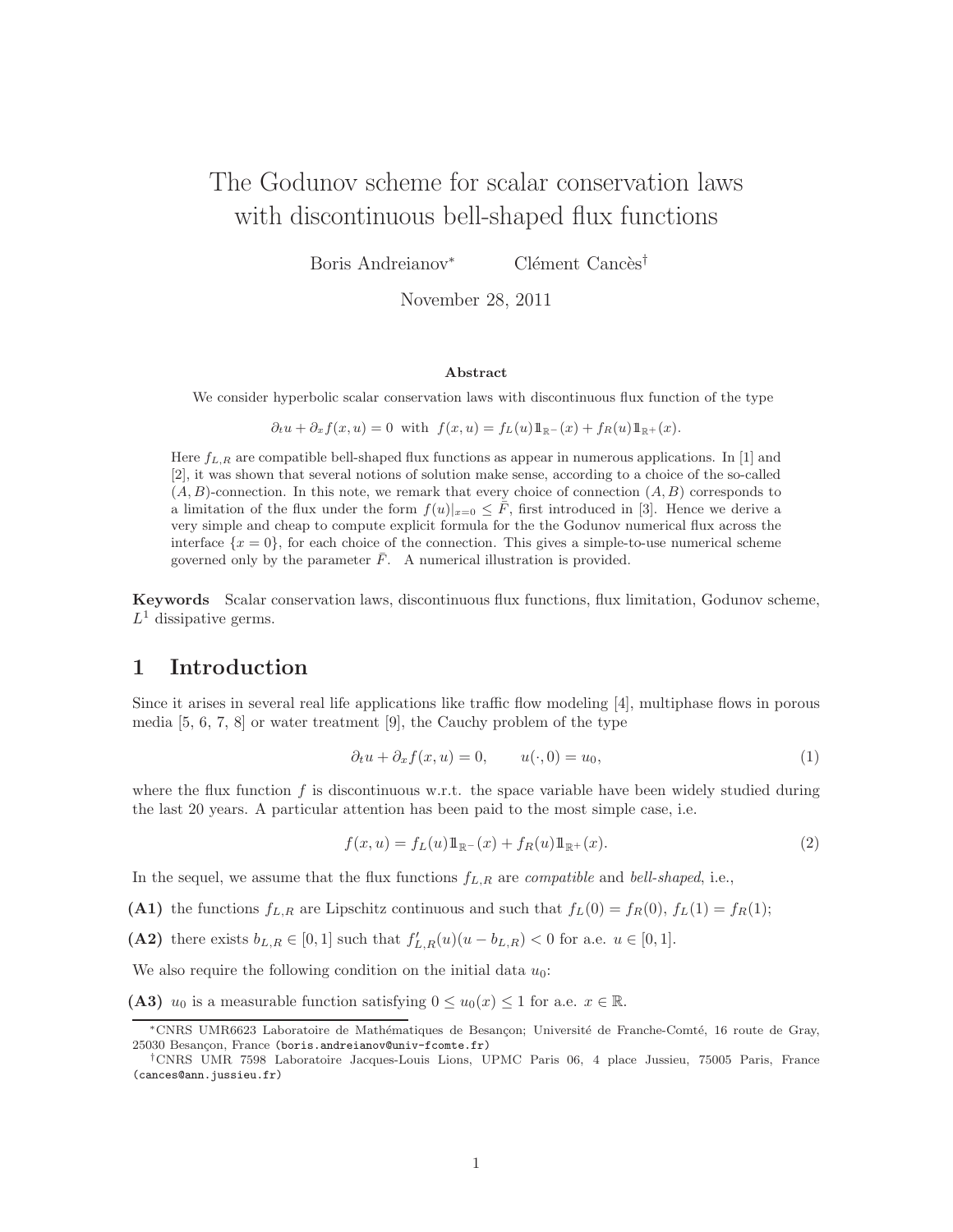For such a problem, it is natural to consider entropy solutions in the sense of Kružkov [10] away from the flux discontinuity at  $x = 0$ , i.e., functions  $u \in L^{\infty}(\mathbb{R} \times \mathbb{R}_{+}; [0,1])$  such that (3) holds with  $q_{L,R}(u,\kappa) := \text{sign}(u-\kappa)(f_{L,R}(u) - f_{L,R}(\kappa))$ . It has been pointed out in [1] that prescribing the balance of the fluxes at the interface is not sufficient to ensure uniqueness of a solution of the problem (1). Namely, some entropy criterion has to be fulfilled by the solution at the interface, and different physical contexts lead to different interface coupling criteria and thus to different notions of solution. In Section 2, we give a short introduction to the problem by following the theory introduced in [2] and extensively developed in [11]. We re-interpret the " $(A, B)$ -connections" of [1, 2] in terms of interface flux constraints " $f(u)|_{x=0} \leq \overline{F}_{(A,B)}$ " introduced in [3]. Due to this idea of flux limitation at the interface, in Section 3 we establish an explicit formula for the flux at the interface corresponding to any Riemann problem. This yields the flux for the Godunov scheme for approximation of solutions to problem (1) for any choice of interface coupling (i.e., for any choice of a connection  $(A, B)$  or of an interface flux constraint  $\bar{F} = \bar{F}_{(A,B)}$ .

## 2 Connections, flux limitation and  $L<sup>1</sup>$  dissipative germs

**Definition** 2.1 (Connections and  $L^1$  dissipative germs; see [1, 2] and [11]) For  $f_{L,R}$  satisfying  $($ **A1** $)$ , (A2), a couple  $(A, B) \in [0, 1]^2$  is said to be a connection if  $A \in [b_L, 1]$ ,  $B \in [0, b_R]$  and  $f_L(A) = f_R(B)$ . We define the corresponding  $L^1$  dissipative germ  $\mathcal{G}_{(A,B)}$  (cf. [11]) to be the singleton  $\{(A, B)\}$ , and we set

$$
\mathcal{G}_{(A,B)}^* = \Big\{ (c_L, c_R) \in [0, 1]^2 \text{ s.t. } f_L(c_L) = f_R(c_R) \text{ and } q_R(c_R, B) - q_L(c_L, A) \le 0 \Big\}.
$$

We denote by  $U \subset [0,1]^2$  the set of all the connections corresponding to the flux functions  $f_L, f_R$ . Finally, we define the optimal connection  $(A^{opt}, B^{opt})$  by

$$
(A^{\text{opt}}, B^{\text{opt}}) \in \mathcal{U}
$$
, with either  $A^{\text{opt}} = b_L$  or  $B^{\text{opt}} = b_R$ .

As it was shown in [12], under Assumption (A2), a function  $u \in L^{\infty}(\mathbb{R}^* \times \mathbb{R}_+; [0,1])$  satisfying (3) admits one-sided traces  $\gamma_{L,R}(u) \in L^{\infty}(\mathbb{R}_+)$  achieved in a strong sense. This permits to give the next definition.

**Definition** 2.2  $(\mathcal{G}_{(A,B)}$ -entropy solution) A function  $u \in L^{\infty}(\mathbb{R}^* \times \mathbb{R}_+; [0,1])$  is said to be a  $\mathcal{G}_{(A,B)}$ entropy solution of  $(1),(2)$  if it satisfies

$$
\forall \kappa \in [0,1] \quad \partial_t |u - \kappa| + \partial_x q_{L,R}(u,k) \le 0 \quad in \quad \mathcal{D}'(\Omega_{L,R}), \tag{3}
$$

and for a.e.  $t > 0$ , one has  $(\gamma_L(u)(t), \gamma_R(u)(t)) \in \mathcal{G}^*_{(A,B)}$ .

The theory developed in [11] shows that for all  $(A, B) \in \mathcal{U}$ , there exists a unique  $\mathcal{G}_{(A,B)}$ -entropy solution to problem (1) in the sense of Definition 2.2. Equivalent characterizations of the  $\mathcal{G}_{(A,B)}$ -entropy solutions in terms of up-to-the-interface entropy inequalities were used in [11, 2]. In this paper, we will rather benefit from the point of view developed in [3] and then in [13, 14]; to this end, we establish the link between connections and flux limitation at the interface. We need more notations (see Fig. 1). For  $(A, B) \in \mathcal{U}$ ,

set 
$$
\overline{F}_{(A,B)} := f_L(A) = f_R(B)
$$
; notice that  $\overline{F}_{(A^{\text{opt}}, B^{\text{opt}})} = \overline{F}^{\text{opt}} := \max_{(A,B)\in\mathcal{U}} \overline{F}_{(A,B)}$ .

The set U of connections can be parametrized by  $\bar{F}$  (we write  $\bar{F}_{(A,B)}$  or  $(A_{\bar{F}}, B_{\bar{F}})$  to stress this link) which takes values in  $[\bar{F}^{barr}, \bar{F}^{opt}] := [\max(f_{L,R}(0), f_{L,R}(1)), \min(f_L(b_L), f_R(b_R))]$ .

Set  $\mathcal{O} := \mathcal{G}^*_{(A^{\text{opt}}, B^{\text{opt}})}$ . Then  $\mathcal{O} \setminus \{(A^{\text{opt}}, B^{\text{opt}})\}\$ is the set of all couples  $(a, b) \in [0, 1]^2 \setminus \mathcal{U}$  such that  $f_L(a) = f_R(b)$ . In contrast to *under-compressive states*  $(A, B) \in \mathcal{U}$ , every couple  $(a, b) \in \mathcal{O}$  will be called an *over-compressive state* (note that  $(A^{opt}, B^{opt}) \in \mathcal{U} \cap \mathcal{O}$  is both under- and over-compressive). We have

$$
\mathcal{G}^*_{(A,B)} = \{(A,B)\} \cup \mathcal{O}_{\bar{F}_{(A,B)}}, \text{ where } \mathcal{O}_{\bar{F}_{(A,B)}} := \{(c_L,c_R) \in \mathcal{O} \text{ s.t. } f_L(c_L) = f_R(c_R) \le \bar{F}_{(A,B)}\} \tag{4}
$$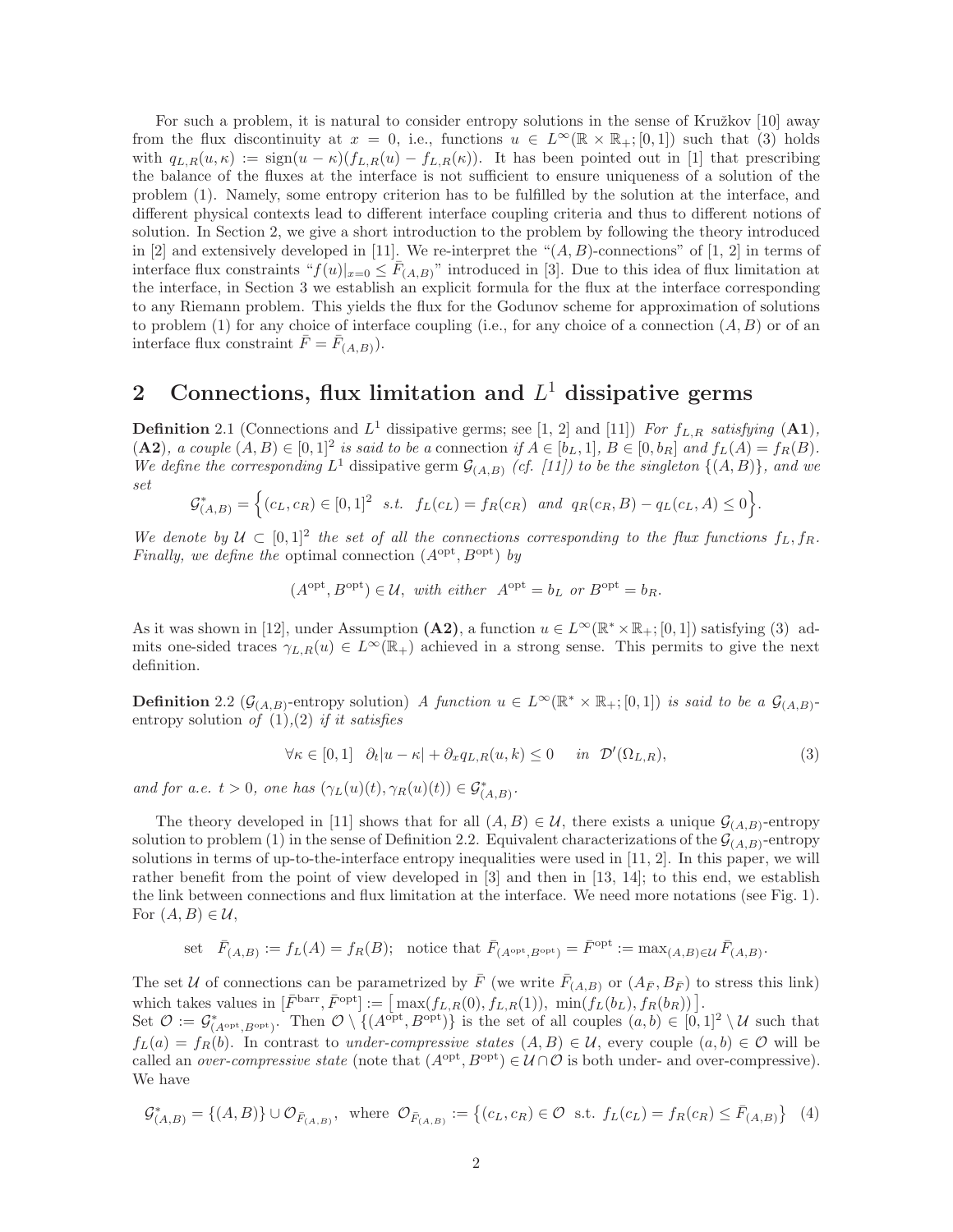

Figure 1: On the left hand side, the two flux functions  $f_{L,R}$  have been plotted together. A choice  $(A, B) \in \mathcal{U}$  of connection is drawn, as well as the particular values  $A^*$  and  $B^*$  such that  $f_L(A^{\star})^{'}=f_R(B^{\star})=\bar{F}_{(A,B)}.$  As it plays a particularly important role, the connection  $(A^{\text{opt}}, B^{\text{opt}})$  is also represented. On the right hand side, we have drawn the sets U (red dashed line),  $\mathcal{O} \equiv \mathcal{O}_{(A^{\text{opt}},B^{\text{opt}})}$  (solid line) and its subset  $\mathcal{O}_{(A,B)}$  (green solid line, outside of the grey rectangle). The grey rectangle represents the open set of  $(u_L, u_R) \in [0, 1]^2$  that fail to satisfy  $[f_L(u_L) \leq \bar{F}_{(A,B)}] \& [f_R(u_R) \leq \bar{F}_{(A,B)}].$ 

is a restriction of  $\mathcal{O}$ . The connection  $(A, B)$  is the only under-compressive state belonging to  $\mathcal{G}^*_{(A,B)}$ . From (4), we readily see that  $\mathcal{O}_{\bar{F}}$  depends in a monotone way on  $\bar{F} \in [\bar{F}^{\text{barr}}, \bar{F}^{\text{opt}}]$ .

In [3] (see also [13, 14]),  $L^1$ -contractive semigroups of solutions were constructed even for the classical case  $f_L = f_R$ , by imposing an interface flux constraint of the form  $f_{L,R}(\gamma_{L,R}(u)) \leq F$  at  ${x = 0}$ . In the case  $f_L \neq f_R$ , the situation is exactly similar. Namely, each connection  $(A, B)$ makes appear a set of trace couples  $\mathcal{G}^*_{(A,B)}$  satisfying (4), so that the different  $\mathcal{G}_{(A,B)}$ -entropy solutions for (1),(2) for different  $(A, B) \in \mathcal{U}$  correspond to different levels  $\bar{F}_{(A,B)}$  of interface flux constraint. Kružkov solutions (in the case  $f_L = f_R$ ) and optimal entropy solutions (in the general case) shall be seen as the unconstrained ones.

#### 3 The Godunov scheme

Consider the Riemann problem (1),(2) with initial datum  $u_0 = u_L \mathbb{1}_{\mathbb{R}^-} + u_R \mathbb{1}_{\mathbb{R}^+}$ . Let us compute the flux across the interface  $\{x=0\}$  of the  $\mathcal{G}_{(A,B)}$ -entropy solution u of the Riemann problem in order to be able to build the Godunov scheme (see [15]). Note that such scheme is proved to be convergent in [11].

In the case  $f_L = f_R$ , the numerical scheme proposed in [13] used the flux  $\min\{F, \mathcal{F}(u_L, u_R)\}\)$ , i.e., a given interface numerical flux  $\mathcal{F}(\cdot, \cdot)$  for the unconstrained problem was limited to a given maximal value  $\overline{F}$ . Moreover, in the particular case where  $\mathcal{F}(\cdot,\cdot)$  is the Godunov flux for the unconstrained problem, it is shown in [14] that the resulting scheme for the constrained problem is also the Godunov one. Here, we show that the same property holds for general  $f_{L,R}$ , namely, the Godunov flux through the interface  $\{x=0\}$  corresponding to the  $\mathcal{G}_{(A,B)}$ -entropy solution is the Godunov flux corresponding to the optimal entropy solution on which we apply the constraint afterwards. Notice that, in addition, an explicit formula for the Godunov flux for the optimal entropy solution is well known since [16].

**Theorem 3.1 (Main result)** The Godunov flux for  $\mathcal{G}_{(A,B)}$ -entropy solutions at the interface  $x = 0$ is given by

$$
\mathcal{F}(u_L, u_R) = \min\left(\bar{F}_{(A,B)}, f_L(\min(u_L, b_L)), f_R(\max(u_R, b_R))\right). \tag{5}
$$

Moreover, whenever  $\mathcal{F}^{\text{opt}}(u_L, u_R) > \bar{F}_{(A,B)}$ , i.e., the constraint is active, one has

$$
\gamma_L(u) = A, \qquad \gamma_R(u) = B.
$$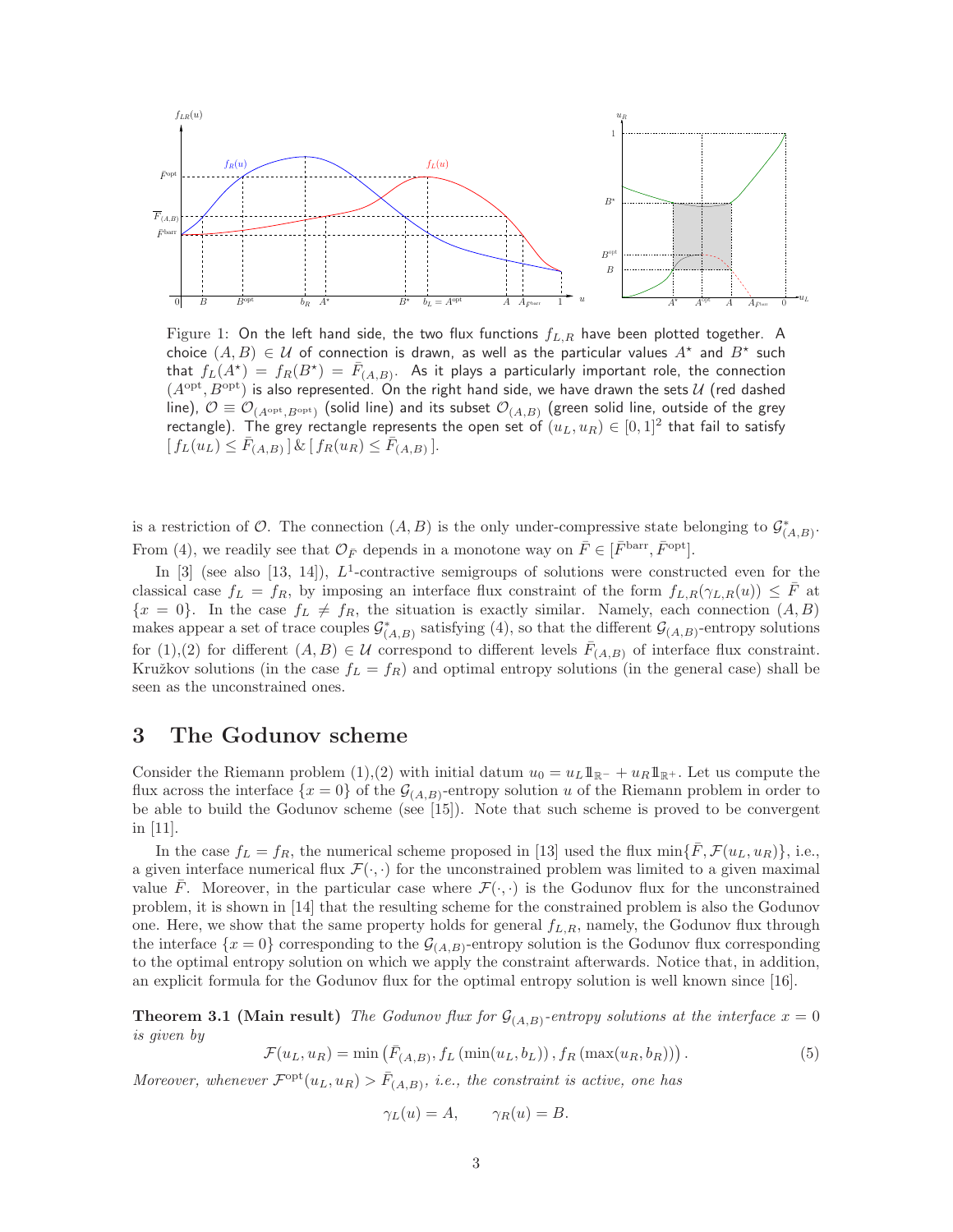Proof: As it has been explicitly stated in [16], it follows from the bell-shaped behavior of the flux functions (see Assumption (A2)) that the flux of the  $(A^{opt}, B^{opt})$ -entropy solution of the above Riemann problem across the discontinuity  $\{x=0\}$  is given by

$$
\mathcal{F}^{\text{opt}}(u_L, u_R) = \min\left(f_L\left(\min(u_L, b_L)\right), f_R\left(\max(u_R, b_R)\right)\right). \tag{6}
$$

We have two possibilities. First, assume that  $\mathcal{F}^{\text{opt}}(u_L, u_R) \leq \bar{F}_{(A,B)}$ ; we see from Fig. 1 that the traces couple  $(\gamma_L(u^{\text{opt}}), \gamma_R(u^{\text{opt}}))$  belongs to  $\mathcal{O} \cap \mathcal{G}^*_{(A,B)} = \mathcal{O}_{\bar{F}_{(A,B)}}$ . Therefore, in this case the  $\mathcal{G}_{(A^{opt},B^{opt})}$ -entropy solution of the Riemann problem coincides with the  $\mathcal{G}_{(A,B)}$ -entropy solution. Therefore, in the case under consideration the flux across the interface, which is given by formula (6), is also given by formula (5).

Second, assume that  $\mathcal{F}^{\text{opt}}(u_L, u_R) > \bar{F}_{(A,B)}$ , so that  $(A, B) \neq (A^{\text{opt}}, B^{\text{opt}})$ . In this case, one has

$$
f_L(A) < f_L(\gamma_L(u^{\text{opt}})) = \min\left(f_L(\min(u_L, b_L)), \ f_L(\max(b_L, \gamma_L(u^{\text{opt}})))\right). \tag{7}
$$

Denoting by  $A^* \in [0, b_L]$  and  $B^* \in [b_R, 0]$  the values with  $f_L(A^*) = f_L(A) = \overline{F}_{(A,B)} = f_R(B^*) = f_R(B)$ (see Fig. 1), one deduces from (7) that  $u_L > A^*$  and  $u_R < B^*$ . Therefore, using (A2), one obtains that

$$
f_L(A) = \bar{F}_{(A,B)} = \min(f_L(\min(u_L, b_L)), f_L(\max(b_L, A))).
$$

Similarly, one obtains that  $f_R(B) = \bar{F}_{(A,B)} = \min(f_R(\min(B, b_R)), f_R(\max(b_R, u_R)))$ . These two relations imply that the boundary  $\{x = 0\}$  is characteristic for each of the Cauchy-Dirichlet problems

$$
\begin{cases}\n\partial_t u + \partial_x f_L(u) = 0 \text{ in } \mathcal{D}'(\mathbb{R}^-_*) \times \mathbb{R}^+_*), \\
u(x, 0) = u_L \text{ for } x < 0, \\
u(0, t) = A \text{ for } t > 0;\n\end{cases}\n\qquad\n\begin{cases}\n\partial_t u + \partial_x f_R(u) = 0 \text{ in } \mathcal{D}'(\mathbb{R}^+_* \times \mathbb{R}^+_*), \\
u(x, 0) = u_R \text{ for } x > 0, \\
u(0, t) = B \text{ for } t > 0.\n\end{cases}\n\tag{8}
$$

This ensures that the boundary conditions prescribed in (8) are fulfilled in a strong sense by the function u (see [17]). Defining u as the juxtaposition of the entropy solutions of problems  $(8)$  in the sense of [17], we see that u satisfies (3) and it takes the initial datum  $u_L \mathbb{1}_{\mathbb{R}^-} + u_R \mathbb{1}_{\mathbb{R}^+}$ . Moreover, we have  $(\gamma_L(u)(t), \gamma_R(u)(t)) = (A, B) \in \mathcal{G}_{(A,B)}^*$  for all  $t > 0$ , ensuring that u is the unique  $\mathcal{G}_{(A,B)}$ -entropy solution (see [2, 11]) to the Riemann problem under study. Thus the Godunov flux for this Riemann problem is the flux of u across the interface. The latter is given by  $\mathcal{F}(u_L, u_R) = \bar{F}_{(A,B)}$ , so that formula (5) is true also in this case.  $\Box$ 

#### 4 Numerical example

In order to illustrate our purpose we compute the approximate solution corresponding to a case where the constraint on the flux at the interface is active for some initial laps of time, then it becomes inactive. The flux functions  $f_{L,R}$ , the flux constraint  $\bar{F}$  and the initial data  $u_0$  are defined by

$$
f_L(u) = 2u(1-u)
$$
,  $f_R(u) = u(1-u)$ ,  $\overline{F} = 0.125$ ,  $u_0(x) = 0.5 + 0.5\sin(4\pi x)$ .

Define the Godunov numerical fluxes on each side from the interface  $\{x = 0\}$ :

$$
G_{L,R}(u, v) = \min(f_{L,R}(\min(u, b_{L,R})), f_{L,R}(\max(v, b_{L,R}))),
$$

and take  $\Delta t, \Delta x > 0$  such that

$$
\frac{L_f \Delta t}{\Delta x} \le 1 - \xi \tag{9}
$$

for some Lispchitz constant  $L_f$  of both  $f_{L,R}$  and some  $\xi \in (0,1)$ . Then the Godunov scheme is given by

$$
u_{j+1/2}^{n+1} = u_{j+1/2}^n + \frac{\Delta t}{\Delta x} \left( F_j^n - F_{j+1}^n \right), \qquad \forall j \in \mathbb{Z}, \forall n \in \mathbb{N}.
$$

with

$$
F_j^n = \begin{cases} G_L(u_{j-1/2}^n, u_{j+1/2}^n) & \text{if } j < 0, \\ G_R(u_{j-1/2}^n, u_{j+1/2}^n) & \text{if } j > 0, \\ \mathcal{F}(u_{-1/2}^n, u_{1/2}^n) & \text{if } j = 0, \end{cases}
$$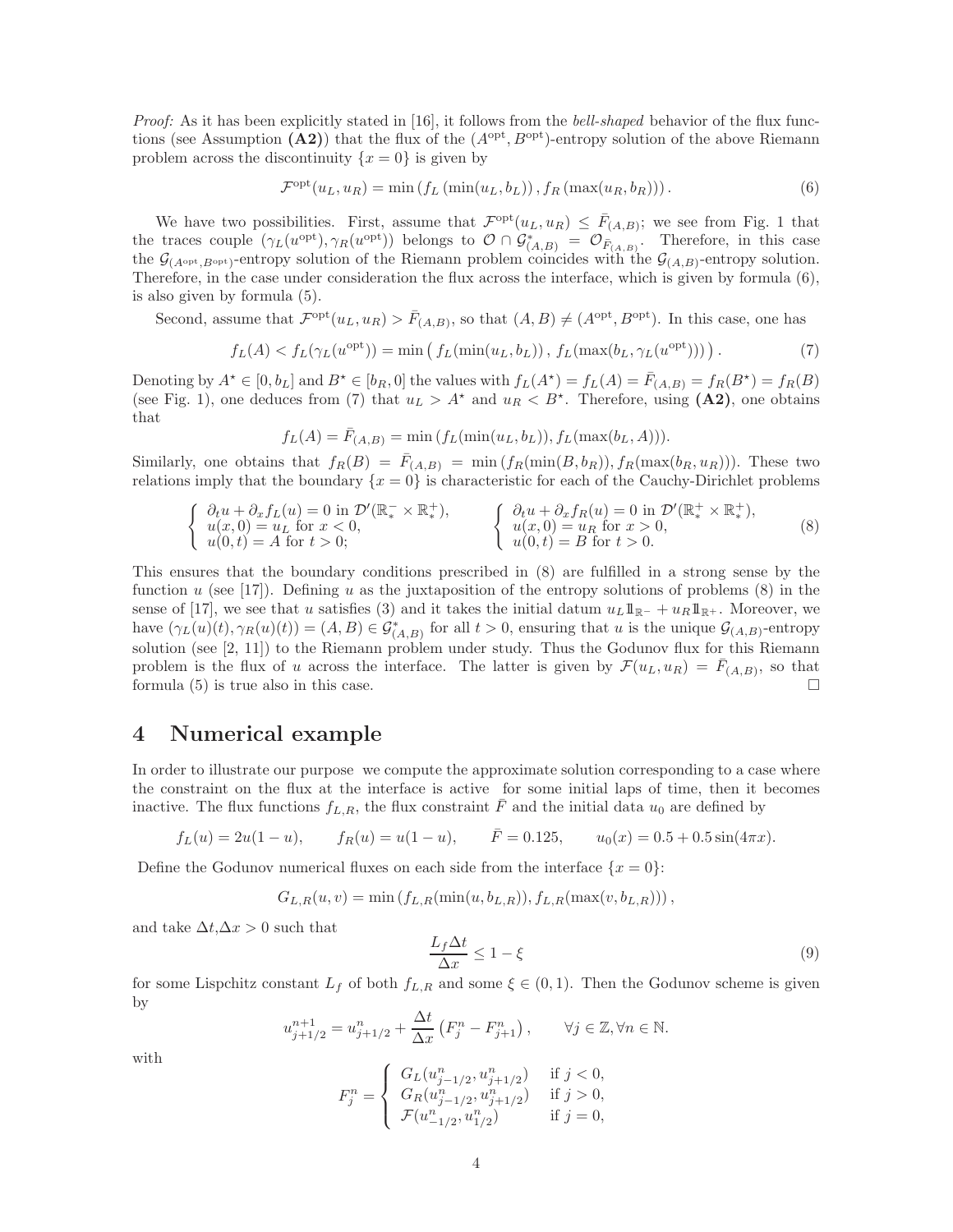where the interface Godunov flux function  $\mathcal F$  is given by (5). The discrete solution  $u_h$  is then given by

$$
u_h(x,t) = u_{j+1/2}^n \quad \text{if } (x,t) \in (j\Delta x, (j+1)\Delta x) \times (n\Delta t, (n+1)\Delta t).
$$

By Theorem 3.1, this is the Godunov scheme for  $(1),(2)$ ; its convergence is therefore justified in [11, Sect. 4.8 and Sect. 6.3]. More precisely, under the CFL condition (9) the approximate solution  $u_h$  takes values in [0, 1] and

$$
u_h \to u
$$
 in  $L^1_{loc} (\mathbb{R} \times \mathbb{R}^+)$  as  $\Delta x, \Delta t \to 0$ .

The reference solution  $u_{h_{\text{ref}}}$ , presented on Fig. 2a, is computed with the Godunov scheme with the values  $\Delta x = 10^{-3}$  and  $\Delta t = 5 * 10^{-4}$ . It appears that the flux limitation constraint is active for  $t \leq 0.4$ , and then it becomes inactive.



(a) The reference solution  $u_{h_{\text{ref}}}$ 



On Fig. 2b, we plot  $\log ||u_h - u_{h_{\text{ref}}}||_{L^1(K)}$  for  $K = [-0.5, 0.5] \times [0, 0.5]$  as a function of  $\log(\Delta x)$ (solid blue line). We observe the slope  $+1$ . Since the flux functions  $f_{L,R}$  are genuinely nonlinear, the expected convergence order of the Godunov scheme in each of the subdomains  $\Omega_{L,R}$  is 1, i.e.

$$
||u_h - u||_{L^1(K)} \le C(K)\Delta x,
$$

for all compact subset K of  $\mathbb{R} \times \mathbb{R}_+$  lying far enough from the interface. This estimate seems to be preserved in a neighbourhood of the interface, which means that our numerical treatment of the flux discontinuity does not damage the convergence rate of the scheme.

#### 5 Conclusion

As a conclusion, remark that the numerical fluxes of the Godunov scheme given by formula (5) are cheap to compute. In particular, no integration is needed to compute the solution of the Godunov scheme, in contrast, e.g., to the Engquist-Osher type scheme proposed in [2].

Moreover, the scheme based on  $(5)$  readily adapts to any level F of interface flux constraint. We refer to [5] (see also [6, 7]) for an example of determination of the level of constraint in the setting of Buckley-Leverett equations for two-phase flow in a two-rocks' medium. Indeed, in this model all the values  $\bar{F} \in [\bar{F}^{\text{barr}}, \bar{F}^{\text{opt}}]$  can appear as physically motivated ones, depending on the behaviour of the capillary pressure profiles on each side from the interface.

#### Acknowledgements

The work of the first author was supported by the Young Researchers project CoToCoLa of the French ANR agency. The work of the second author was supported by GNR MoMaS, CNRS-2439 (PACEN/CNRS, ANDRA, BRGM, CEA, EDF, IRSN).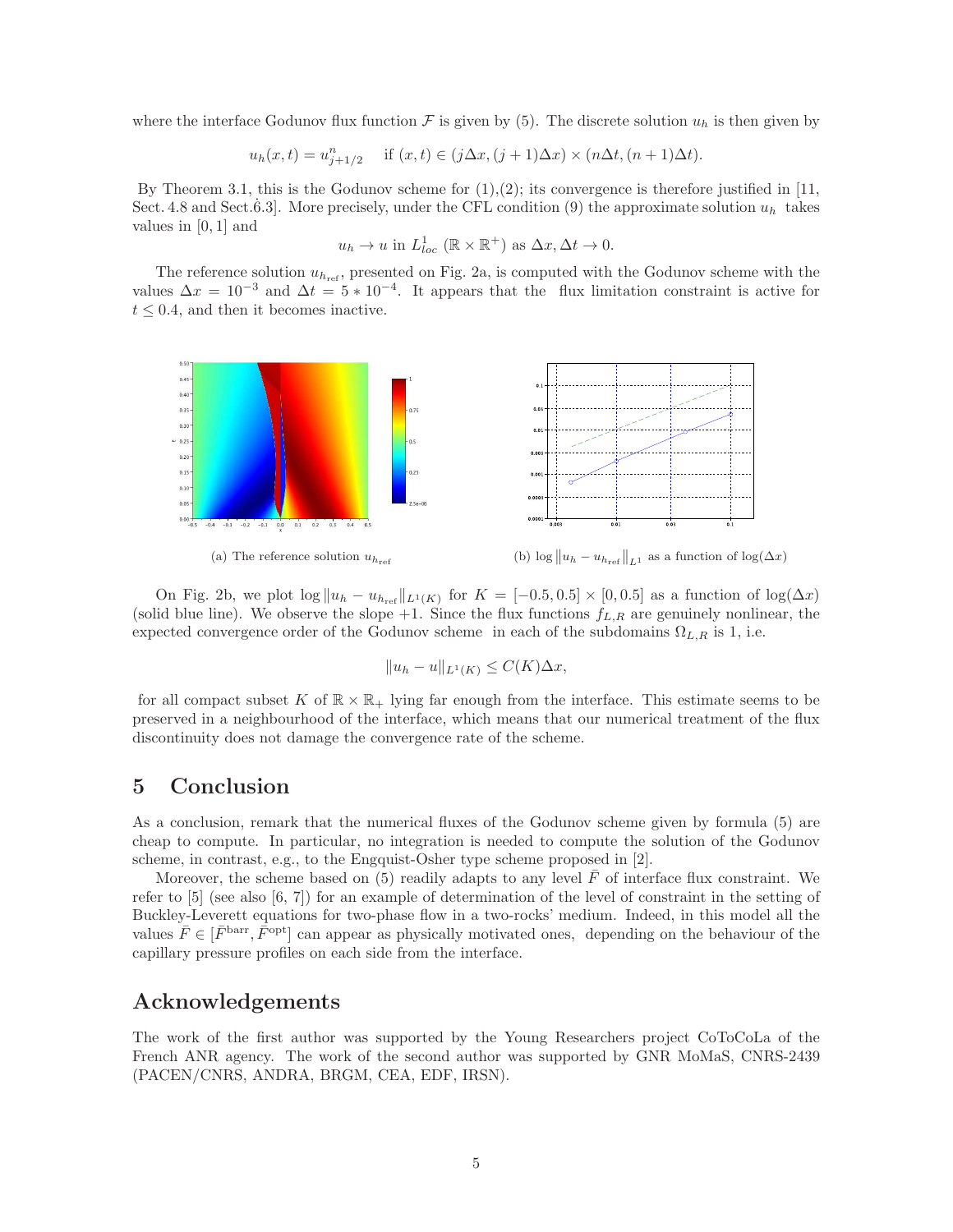### References

- [1] Adimurthi, S. Mishra, G. D. V. Gowda, Optimal entropy solutions for conservation laws with discontinuous flux-functions, J. Hyperbolic Differ. Equ. 2 (4) (2005) 783–837.
- [2] R. Bürger, K. H. Karlsen, J. D. Towers, An Engquist-Osher-type scheme for conservation laws with discontinuous flux adapted to flux connections, SIAM J. Numer. Anal. 47 (3) (2009) 1684–1712.
- [3] R. M. Colombo, P. Goatin, A well posed conservation law with a variable unilateral constraint, J. Differential Equations 234 (2) (2007) 654–675. doi:10.1016/j.jde.2006.10.014. URL http://dx.doi.org/10.1016/j.jde.2006.10.014
- [4] R. Bürger, A. García, K. H. Karlsen, J. D. Towers, Difference schemes, entropy solutions, and speedup impulse for an inhomogeneous kinematic traffic flow model, Netw. Heterog. Media 3 (1) (2008) 1–41. doi:10.3934/nhm.2008.3.1. URL http://dx.doi.org/10.3934/nhm.2008.3.1
- [5] B. Andreianov, C. Cancès, Vanishing capillarity solutions of buckley-leverett equation with gravity in two-rocks' medium, HAL: hal-00631584 (2011). URL http://hal.archives-ouvertes.fr/hal-00631584/fr/
- [6] C. Cancès, Asymptotic behavior of two-phase flows in heterogeneous porous media for capillarity depending only on space. I. Convergence to the optimal entropy solution, SIAM J. Math. Anal. 42 (2) (2010) 946–971. doi:10.1137/090747981. URL http://dx.doi.org/10.1137/090747981
- [7] C. Cancès, Asymptotic behavior of two-phase flows in heterogeneous porous media for capillarity depending only on space. II. Nonclassical shocks to model oil-trapping, SIAM J. Math. Anal. 42 (2) (2010) 972–995. doi:10.1137/090747993. URL http://dx.doi.org/10.1137/090747993
- [8] E. F. Kaasschieter, Solving the Buckley-Leverett equation with gravity in a heterogeneous porous medium, Comput. Geosci. 3 (1) (1999) 23–48.
- [9] S. Diehl, A conservation law with point source and discontinuous flux function modelling continuous sedimentation, SIAM J. Appl. Math. 56 (2) (1996) 388–419. doi:10.1137/S0036139994242425. URL http://dx.doi.org/10.1137/S0036139994242425
- [10] S. N. Kružkov, First order quasilinear equations with several independent variables., Mat. Sb. (N.S.) 81 (123) (1970) 228–255.
- [11] B. Andreianov, K. Karlsen, N. Risebro, A theory of  $L^1$ -dissipative solvers for scalar conservation laws with discontinuous flux, Arch. Ration. Mech. Anal. 201 (2011) 27–86. URL http://dx.doi.org/10.1007/s00205-010-0389-4
- [12] E. Y. Panov, Existence of strong traces for quasi-solutions of multidimensional conservation laws, J. Hyperbolic Differ. Equ. 4 (4) (2007) 729–770.
- [13] B. Andreianov, P. Goatin, N. Seguin, Finite volume schemes for locally constrained conservation laws, Numer. Math. 115 (4) (2010) 609–645. doi:10.1007/s00211-009-0286-7. URL http://dx.doi.org/10.1007/s00211-009-0286-7
- [14] C. Cancès, N. Seguin, Error estimate for godunov approximation of locally constrained conservation laws, HAL: hal-00599581 (2011). URL http://hal.archives-ouvertes.fr/hal-00599581/fr/
- [15] S. K. Godunov, A difference method for numerical calculation of discontinuous solutions of the equations of hydrodynamics, Mat. Sb. (N.S.) 47 (89) (1959) 271–306.